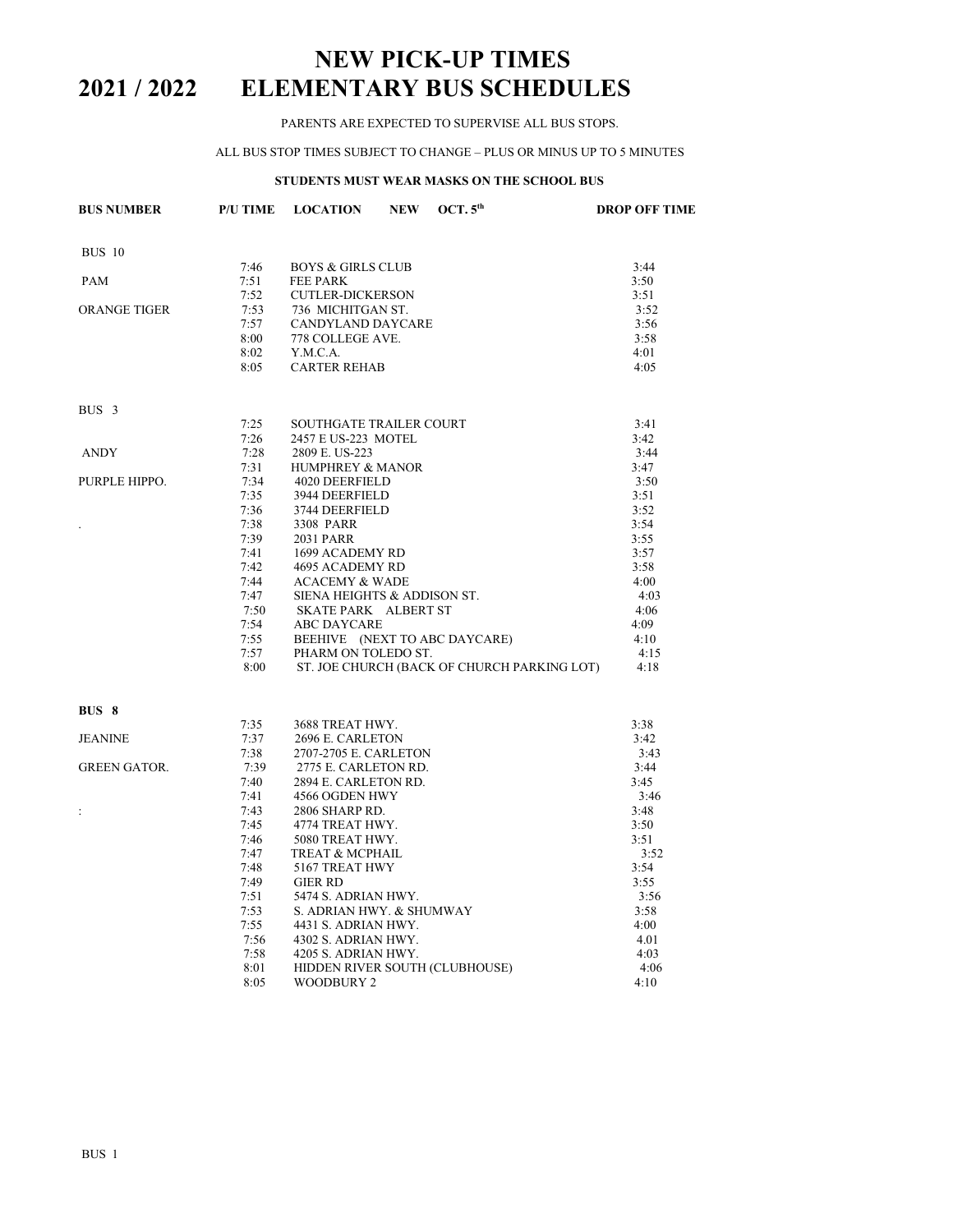# PAM

|              | 7:31 | 1802 E.                                 | 4:18 |                       |
|--------------|------|-----------------------------------------|------|-----------------------|
| YELLOW CHICK | 7:32 | 1412 E. CARLETON                        | 4:16 |                       |
|              | 7:33 | 1350 E. CARLETON                        | 4:14 |                       |
|              |      | CROSS M-52                              |      |                       |
|              | 7:35 | 1205 W. CARLETON                        | 4:12 |                       |
|              | 7:36 | 1351 W. CARLETON                        | 4:11 |                       |
|              | 7:37 | 3077 BALDWIN                            | 4:09 |                       |
|              | 7:38 | 2742 SHARON                             | 3:59 | <b>FOR SAFTEY</b>     |
|              | 7:39 | 2780 ELMWOOD                            | 4:00 | <b>REASONS THIS</b>   |
|              | 7:40 | 2835 PRAIRIE DR. (MCDONALDS DAYCARE)    | 4:01 | <b>ROUTE WILL RUN</b> |
|              | 7:41 | <b>PARK &amp; MACARTHUR</b>             | 4:02 | IN REVERSE ON THE     |
|              | 7:43 | <b>PARK &amp; AIRPORT</b>               | 4:03 | <b>WAY HOME</b>       |
|              | 7:45 | <b>CLEARVIEW</b>                        | 4:04 |                       |
|              | 7:46 | <b>SUNSET &amp; FAIRVIEW</b>            | 4:05 |                       |
|              | 7:47 | <b>2247 FAIRVIEW</b>                    | 4:06 |                       |
|              | 7:48 | <b>BALDWIN &amp; TAYLOR</b>             | 4:07 |                       |
|              | 7:49 | <b>CADMUS &amp; HILL</b>                | 3:57 |                       |
|              | 7:50 | <b>WOOBURY 1</b>                        | 3:40 |                       |
|              | 7:52 | <b>MAPLE VILLAGE</b>                    | 3:41 |                       |
|              | 8:00 | 4 SEASONS                               | 3:43 |                       |
|              | 8:01 | <b>BAKER &amp; HOWELL ST.</b>           | 3:44 |                       |
|              | 8:02 | <b>BAKER &amp; HOCH ST</b>              | 3:45 |                       |
|              | 8:03 | 924 HOCH ST.                            | 3:46 |                       |
|              | 8:04 | <b>HOCH &amp; SOUTH</b>                 | 3:47 |                       |
|              | 8:05 | CATON & SOUTH ST. (COMM. ACTION CENTER) | 3:48 |                       |
|              | 8:06 | SUMMIT & CATON ST.                      | 3:49 |                       |
|              | 8:07 | SUMMIT & HOCH ST.                       | 3:50 |                       |
|              | 8:08 | <b>SUMMIT &amp; HOWELL</b>              | 3:51 |                       |
|              | 8:09 | <b>SUMMIT &amp; WINTER ST.</b>          | 3:52 |                       |
|              |      |                                         |      |                       |

| BUS <sub>5</sub> | 7:53 | <b>COUNTRYSIDE &amp; HOMESTEAD</b>   |                                  | 3:50 |
|------------------|------|--------------------------------------|----------------------------------|------|
|                  | 7:55 | 3665-3758 COUNTRYSIDE                |                                  | 3:52 |
| <b>BRENDA</b>    | 8:01 | <b>FARM VALLEY &amp; COUNTRYSIDE</b> |                                  | 3:55 |
|                  | 8:02 | <b>TREAT &amp; FARM VALLEY</b>       |                                  | 3:56 |
| PINK PIG         | 8:04 | <b>WOODRIDGE &amp; PINEHURST</b>     |                                  | 3:57 |
|                  | 8:06 | <b>WOODRIDGE &amp; HILLSIDE</b>      |                                  | 3:58 |
|                  | 8:08 | <b>WOODRIDGE</b>                     |                                  | 3:59 |
|                  | 8:09 | <b>FAMILY KITCHEN</b>                | 2nd DROP ON PM HOME              | 3:45 |
|                  | 8:11 | <b>BETHANY (DAYCARE)</b>             | 1 <sup>ST</sup> DROP ON PM ROUTE | 3:40 |

| 7:46 | 1103 DIVISION ST.        | 3:44 |
|------|--------------------------|------|
| 7:48 | LAWRENCE & DIVISION ST.  | 3:46 |
| 7.49 | <b>BERRY &amp; STATE</b> | 3:47 |
| 7:50 | SOUTH & STATE            | 3:48 |
|      |                          |      |